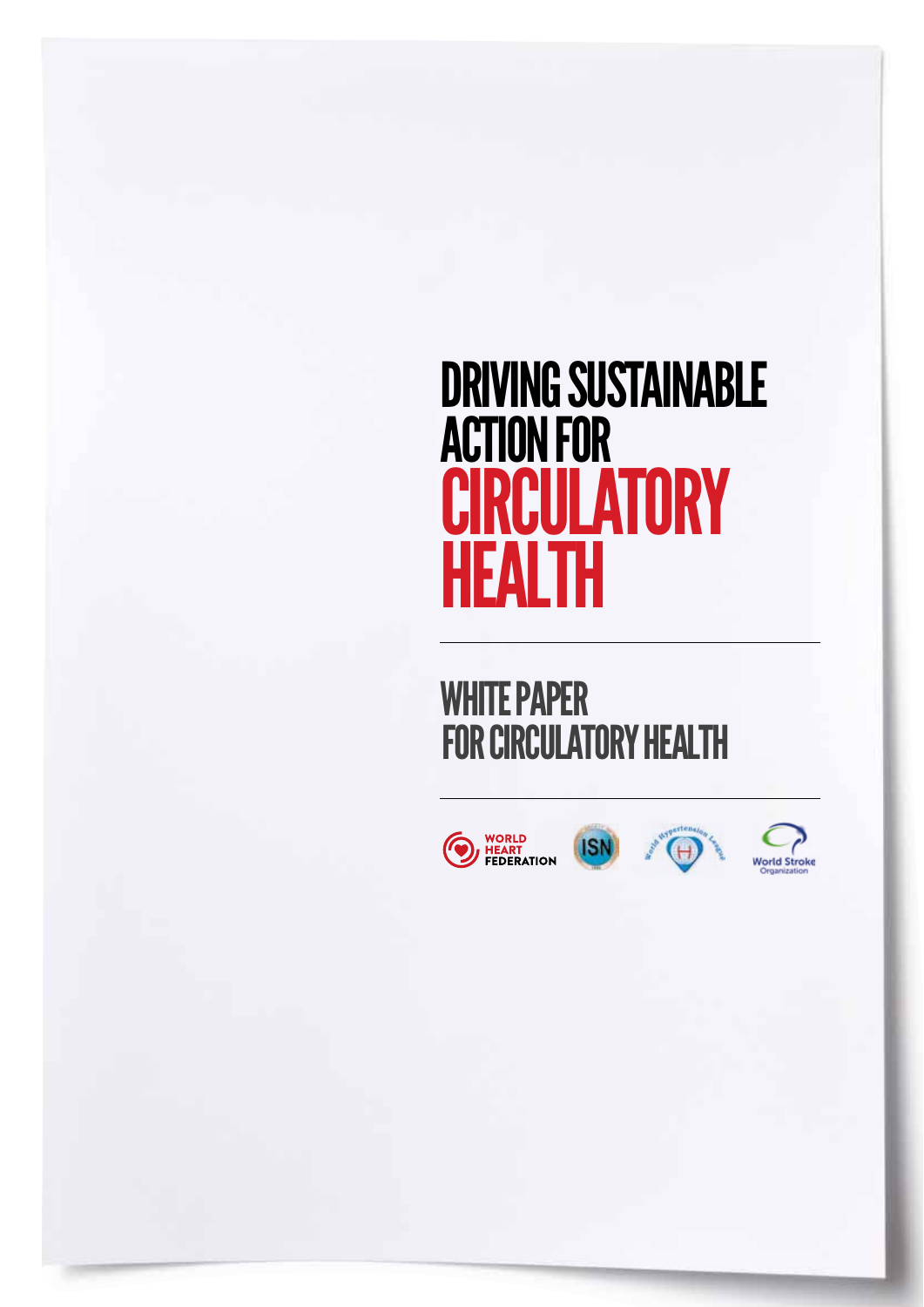# WORLDS' NUMBER **CAUSE OF DISABILITY AND DFA CIRCULATORY**<br> **CIRCULATORY**<br> **CIRCULATORY**<br> **CIRCULATORY**<br> **CIRCULATORY**<br>
CAUSE OF DISABILITY AND<br>
CAUSE OF DISABILITY AND<br>
CAUSE OF DISABILITY AND<br>
CAUSE OF DISABILITY AND<br>
CAUSE OF DISABILITY AND<br>
CAUSE OF DISABILITY AN DISEASESARE THE



The increases are the world's number<br>1 cause of disability<br>and death. Together,<br>heart disease, stroke,<br>diabetes and kidney disease irculatory diseases are the world's number 1 cause of disability and death. Together, heart disease, stroke, lead to more than 20 million deaths each year and to more than 374 million years of life lost. Beyond these massive, and sometimes abstract figures, they affect millions of individuals, young and old, rich and poor, in urban and rural settings, on all continents.

Because circulatory diseases share a range of, mostly modifiable, common risk factors, coordinated action can result in major gains in the quality of life for individuals and cost savings for society. Health systems worldwide would therefore greatly benefit from mobilising sufficient resources to preventing and fighting circulatory diseases. This is why the Global Coalition for Circulatory Health urges

governments to scale up their action against circulatory diseases and to enact priorities as identified by the WHO Independent High-Level Commission on Non-Communicable Diseases (NCDs) and approved during the Third High-level Meeting of the UN General Assembly on NCDs (UN HLM on NCDs) organized in New York on 27 September 2018.

The Global Coalition for Circulatory Health, which was formed in 2017 to drive the urgent action for circulatory health, is the only network of international, regional and national organizations advocating for increased prevention, control and treatment of all circulatory diseases. All the members of the Coalition commit to work together to support global, regional and national health administrations and organisations in their action.

In order to guide and support governments and intergovernmental agencies in their actions, the Global Coalition for Circulatory Health has identified a range of priority actions. These are meant to reinforce recommendations that stem from

the Third UN HLM on NCDs, but also look beyond the High-Level Meeting to drive action on circulatory health for the years to come.

#### **They rely on four core pillars which:**

- **• Are grounded in evidence;**
- **• Are globally relevant, taking into account regional or national differences;**
- **Can be acted upon by members of the Global Coalition for Circulatory Health and their global, regional and national networks.**

 $\blacktriangledown$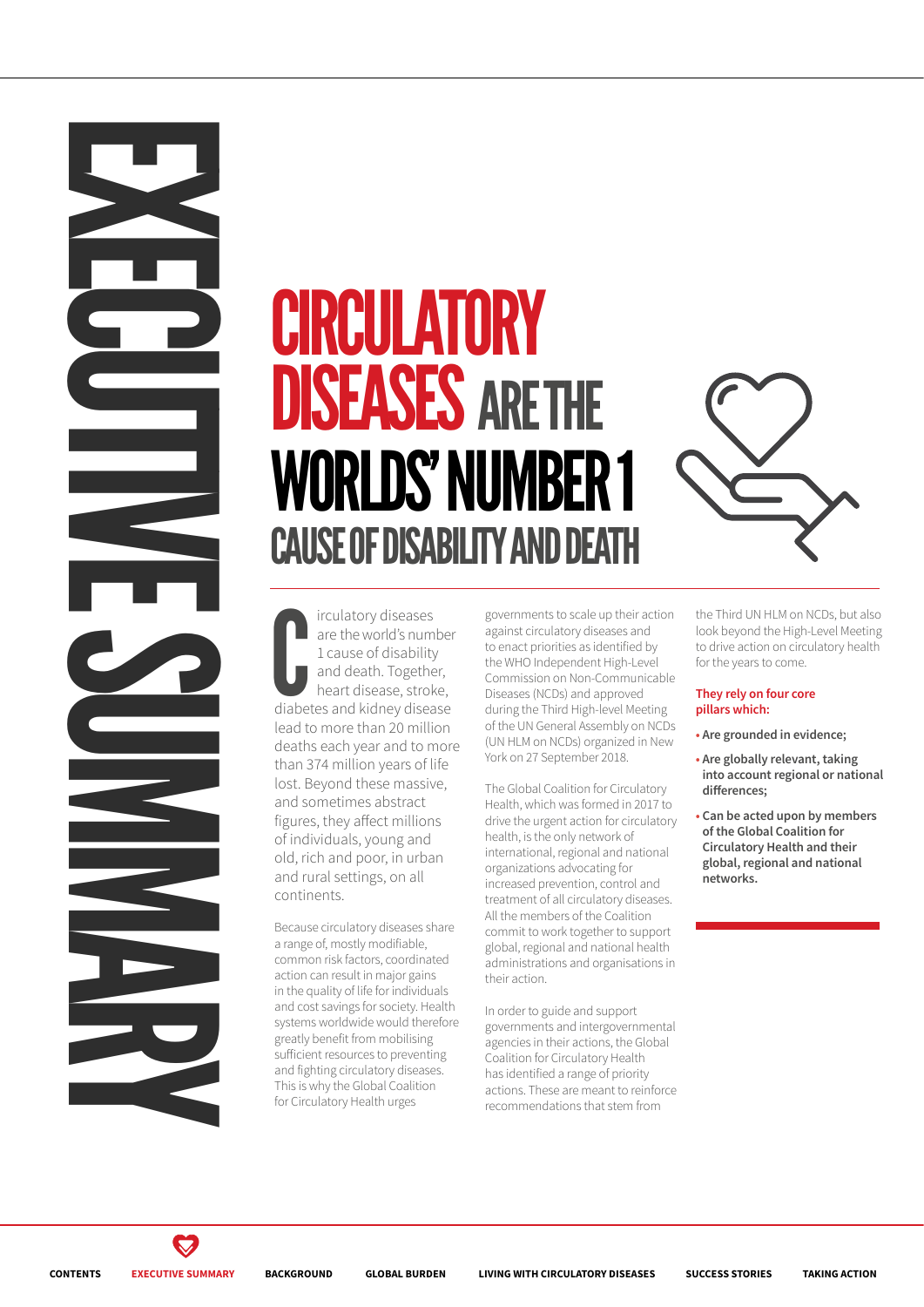# PILLAR 1: TAKING ACTION

## PRIORITIZING MULTISECTORAL AND COST-EFFECTIVE INTERVENTIONS

contained through the prevented and managed through effective and efficient prevention and early detection mechanisms. This irculatory diseases can largely be prevented and managed through effective and efficient prevention and early is why governments are urged to develop and implement policies that are conducive to a healthy life for their populations. In this respect, the Global Coalition for Circulatory Health strongly supports:

- The full implementation of the WHO Framework Convention on Tobacco Control (FCTC);
- The fight against obesity;
- The introduction of fiscal measures;
- Food reformulation efforts.

#### **Further, focusing on secondary prevention, the Global Coalition for Circulatory Health strongly supports:**

- The implementation of the WHO best-buy dedicated to Counselling and multi-drug therapy;
- The implementation of the HEARTS package;
- The treatment of all patients with hypertension and high-risk patients with statins and aspirin;
- The integrated management of circulatory diseases, especially with existing communicable diseases programmes (e.g., HIV, Tuberculosis.)

**The Recommendations refer to the following clauses in the Political Declaration of the 3rd United Nations High-Level Meeting on Non-Communicable Diseases: OP1; OP2; OP3; OP4; OP5; OP6; OP7; OP15; OP16; OP18; OP20; OP23; OP26; OP28.a**

## PILLAR 2: FOSTERING ACCESS TO THE PREVENTION AND CARE OF CIRCULATORY DISEASES

o live full and healthy<br>lives, people at- risk of<br>or living with circulato<br>diseases need strong<br>health systems, that an<br>designed to deliver universal o live full and healthy lives, people at- risk of or living with circulatory diseases need strong health systems, that are health coverage (UHC) and to ensure access to prevention, screening, and care for all. The Global Coalition for Circulatory Health strongly supports:

• The development of intersectoral collaborations between all relevant departments, as well as with civil

society organizations and the private sector;

- An improved access to proven drugs, including low-cost combination pills, as part of a package of essential treatment and services to control heart disease and stroke:  $<sup>b</sup>$ </sup>
- An improved access to relevant technology, notably by increasing the availability of basic and evidence supported diagnostic tools;
- The implementation of innovative information systems, such as mobilehealth technologies and telehealth programmes; The prescribing of

essential medicines by adequately trained staff by optimizing the health workforce and enabling health workers to work to their full scope of practice, i.e., in the areas where they are educated, authorized and competent to perform.

**The Recommendations refer to the following clauses in the Political Declaration of the Third United Nations High-Level Meeting on Non-Communicable Diseases: OP1; OP2; OP14; OP19; OP20; OP22; OP24; OP25.**

- a The recommendations and clauses refer to the draft Political Declaration released in August 2018.
- b Specifically, aspirin, clopidogrel, ACE inhibitors, angiotensin receptor antagonists, beta-blockers, calcium channel antagonists, diuretics, statins and a basic range of short and long-acting insulins and oral anti-diabetics must be generally available at no or low costs.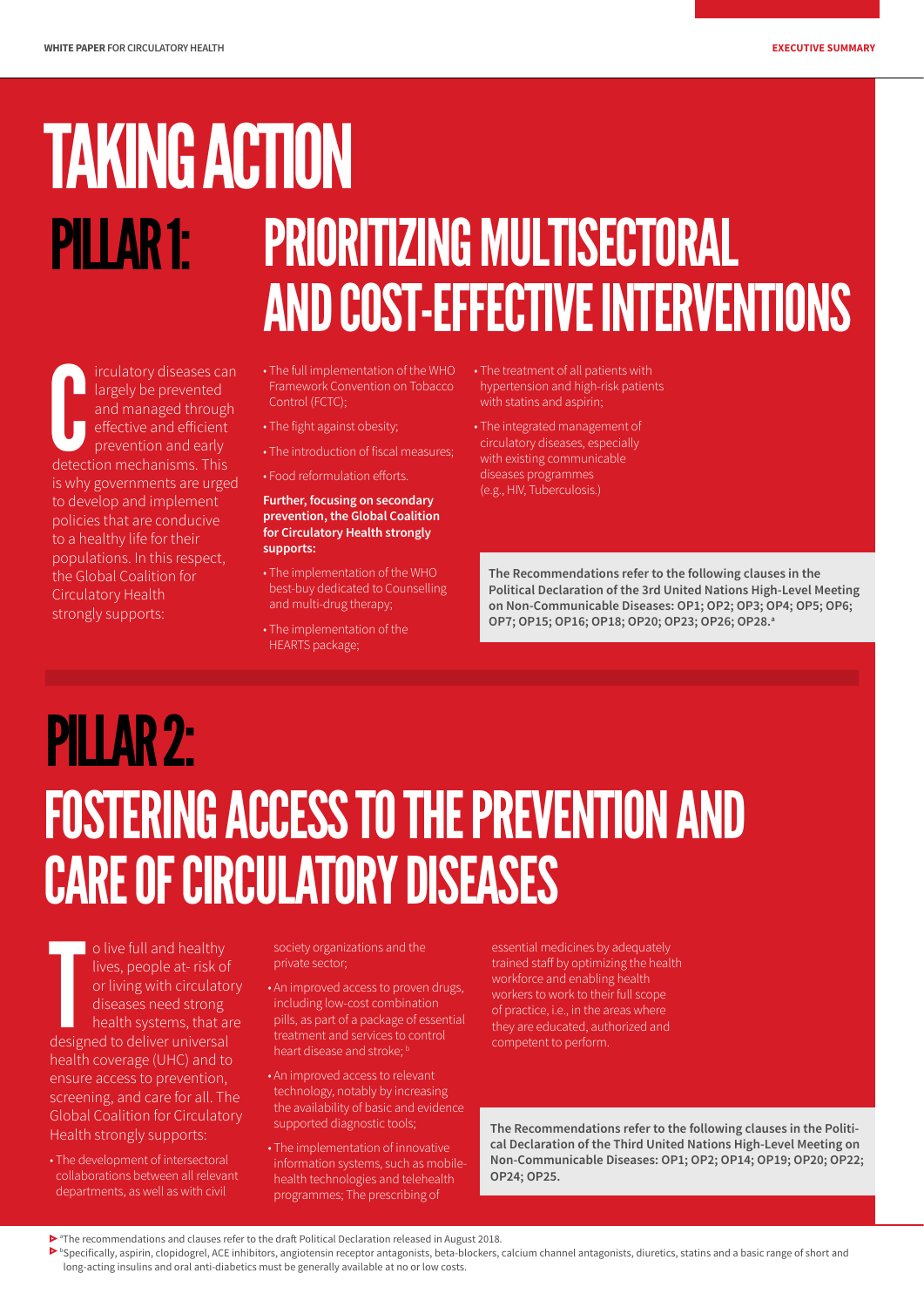## PILLAR 3: MOBILISING RESOURCES FOR CIRCULATORY HEALTH

**I**<br>I<br>I<br>I<br>I<br>I<br>I nvesting in the fight against circulatory diseases is cost-effective. For example, investing US\$ 1.27 per person per year in low- and middleincome countries (LMICs) until 2030 can save an estimated 8.2 million lives and yield a return on investment of at least US\$ 7. The Global Coalition for Circulatory Health strongly supports:

- The taxation of unhealthy products such as alcohol, tobacco, unhealthy foods and non-alcoholic beverages (such as sugarsweetened beverages);
- The use of these revenues to advance the prevention and control of circulatory diseases;
- The development of innovative financing mechanisms to ensure that sufficient funds are available to achieve health objectives. In the longer term, each country is called upon to mobilise sufficient

resources at national level, in particular by enforcing adequate taxation policies and through carefully selected public-private collaborations.

**Recommendations refer to the following clauses in the Political Declaration of the Third United Nations High-Level Meeting on Non-Communicable Diseases: OP3; OP5; OP8; OP30.** 

## PILLAR 4: MEASURING AND TRACKING PROGRESS

The Global Coalition<br>
for Circulatory Health<br>
strongly supports<br>
the introduction of<br>
instruments which hel<br>
track progress on circulatory he Global Coalition for Circulatory Health strongly supports the introduction of instruments which help diseases in a clear, timely and transparent fashion. The Global Coalition fully supports:

- The implementation of reliable, simple, and fit-for-purpose surveillance systems for monitoring the burden of circulatory diseases, prevalence of risk factors, and treatment of circulatory diseases at national and global levels;
- The development of reliable health information systems to monitor health behaviours, risk factors, and morbidity and mortality;
- The implementation of the World Heart Organization's Global Monitoring Framework;
- A global agreement on international standards for data collection, to enable comparisons across countries, sectors, and systems.

**The Recommendations refer to the following clauses in the Political Declaration of the Third United Nations High-Level Meeting on Non-Communicable Diseases: OP10; OP11; OP29; OP32.**

 $\blacktriangledown$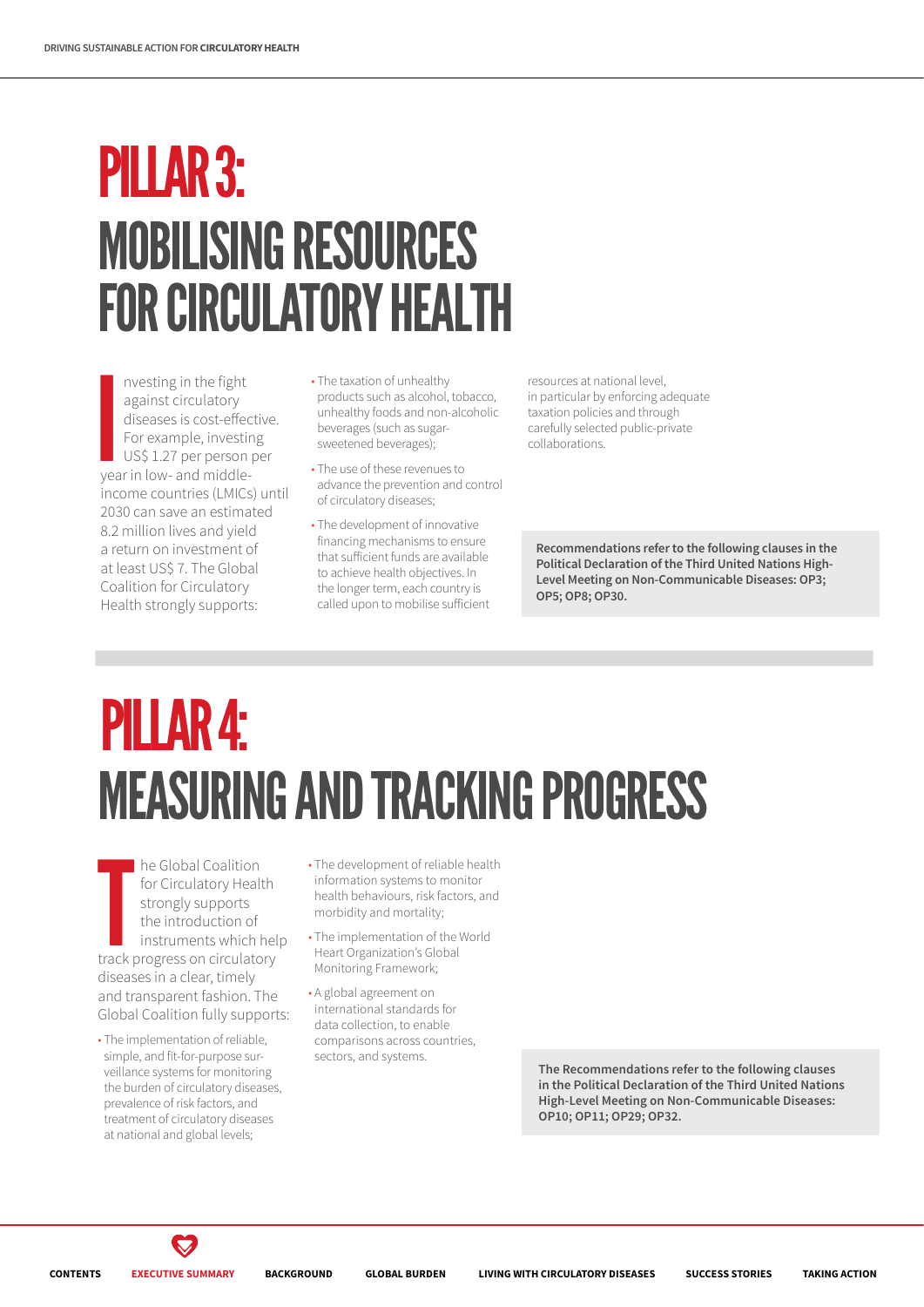#### **Why it matters**

**100 million people a year fall into extreme poverty because of unaffordable health costs.**

**By 2030 the total global cost of CVD is set to rise from approximately US\$ 957 billion in 2015 to a US\$ 1,044 billion. 55 percent are direct healthcare costs, and 45 percent are due to indirect costs, mainly losses of productivity.**

**Circulatory diseases are the world's number 1 cause of disability and death.**

**Circulatory diseases strongly affect quality of life.**

**Global ageing trends will further add to the problem, as the risk of heart disease, stroke and other comorbidities increases with age. The risk of stroke doubles every decade after the age of 55.**

**Circulatory diseases place a heavy financial burden on individuals and on health systems.**

**Together, heart disease, stroke, diabetes and kidney disease lead to more than 20 million deaths each year.**

**The global burden of CVD, diabetes and kidney disease, expressed in disabilityadjusted life years (DALYs) amounted to almost half a billion years in 2016.**

#### **Why action is worthwhile**

**Approximately 75 percent of CVD is attributable to modifiable risk factors such as high blood pressure, diabetes, high cholesterol and obesity, tobacco use, alcohol consumption, physical inactivity and unhealthy diet.**

**Fighting circulatory diseases will lead to positive outcomes.**

**Investing US\$ 1.27 per person per year in low- and middle-income countries until 2030 can save an estimated 8.2 million lives, decrease premature mortality from NCDs by 15 percent, and yield a return on investment of at least US\$ 7.**

**US\$1 invested in reducing tobacco use can yield a return of US\$ 7.43. Managing CVD and diabetes can yield a return of US\$ 2.8 and reducing unhealthy diet can bring a return of US\$ 12.82!**

**In low-income neighbourhoods in Berkeley, USA, sugary drink consumption declined by 21 percent after a tax on sugar-sweetened beverages was introduced. Conversely, sales of untaxed beverages rose.**

**In the Philippines, increased tobacco taxation decreased smoking prevalence among adults from 29.7 percent in 2009 to 23.8 percent in 2015. This represents a 19.9 percent relative decline of the tobacco use prevalence.**